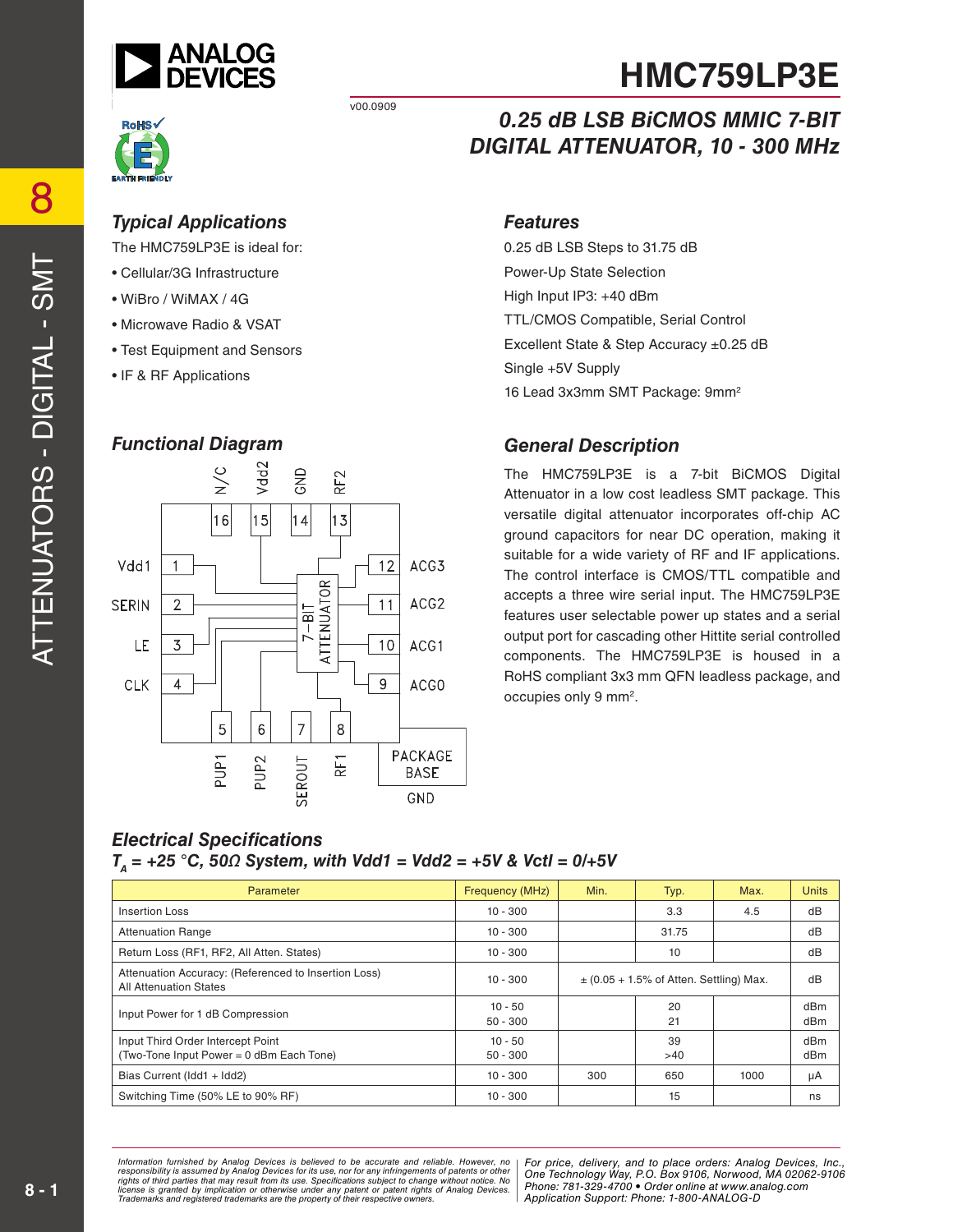

v00.0909



#### **Insertion Loss vs. Temperature**<sup>[1]</sup>



#### *Input Return Loss [1]*

*(Only Major States are Shown)*



*Bit Error vs. Attenuation State<sup>[2]</sup>* 



[1] Data taken with broadband DC blocking on RF input and output ports.  $[2]$  C1, C2 = 10nF

ormation furnished by Analog Devices is believed to be accurate and reliable. However, no | For price, delivery, and to place orders: Analog Devices, Inc.,<br>ponsibility is assumed by Analog Devices for its use, not for any *Phone: Alt from its use. Specifications subject to change without notice. No***<br>cation or otherwise under any patent or patent rights of Analon Devices Phone: 781-329-4700 • Order online at w** are the property of their respective owners. **Application Support: Phone: 1-**8 *Information furnished by Analog Devices is believed to be accurate and reliable. However, no*  responsibility is assumed by Analog Devices for its use, nor for any infringements of patents or other<br>rights of third parties that may result from its use. Specifications subject to change without notice. No<br>license is gr

### *0.25 dB LSB BiCMOS MMIC 7-BIT DIGITAL ATTENUATOR, 10 - 300 MHz*



### *Output Return Loss [1]*

*(Only Major States are Shown)*



*Bit Error vs. Frequency*<sup>[2]</sup> (Only Major States are Shown)



*Phone: 781-329-4700 • Order online at www.analog.com Application Support: Phone: 1-800-ANALOG-D*

8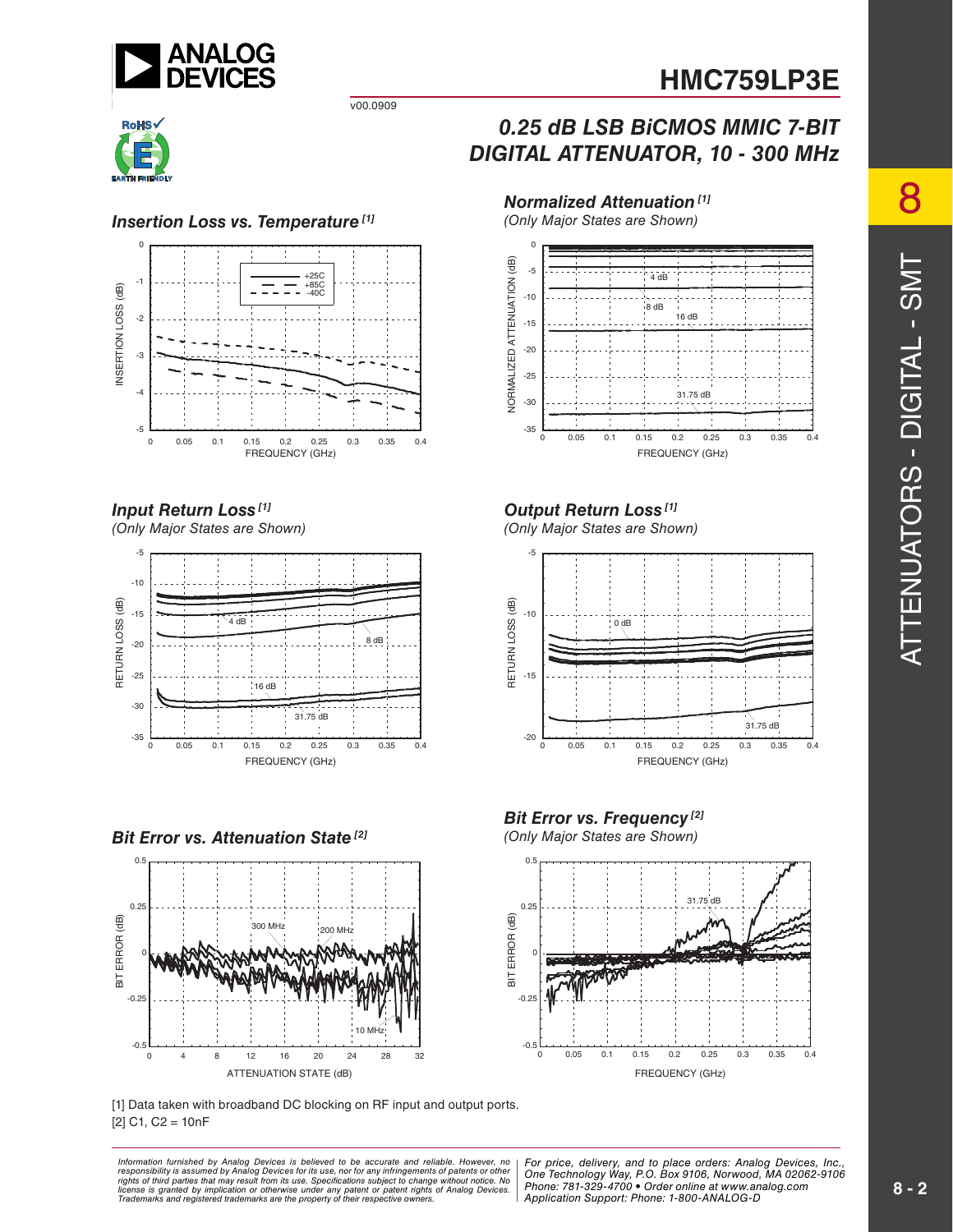

v00.0909

*Worst Case Step Error Between Successive Attenuation States [1]*



#### *IP3 vs. Attenuation States [1]*



*0.25 dB LSB BiCMOS MMIC 7-BIT DIGITAL ATTENUATOR, 10 - 300 MHz*

#### *Input P1dB vs. Attenuation States [1][2]*

*(Only Major States are Shown)*



#### *Serial Control Interface*

The HMC759LP3E contains a 3-wire SPI compatible digital interface (SERIN, CLK, LE). The 7-bit serial word must be loaded MSB first. The positive-edge sensitive CLK and LE requires clean transitions. If mechanical switches are used, sufficient debouncing should be provided. When LE is high, 7-bit data in the serial input register is transferred to the attenuator. When LE is high, CLK is masked to prevent data transition during output loading.



#### $[1]$  C1, C2 = 10nF

[2] Part does not enter 1 dB compression at 31.75 dB max attenuation up to 25 dBm input power.

*For primation intimulated by Analog Devices is believed to be accurate and relations, represented and the place orders: And to place orders: Analog DeVices, Analog DeVices, Analog DeVices, Analog Devices, Analog Devices, Phone: Alt from its use. Specifications subject to change without notice. No***<br>cation or otherwise under any patent or patent rights of Analon Devices Phone: 781-329-4700 • Order online at w** are the property of their respective owners. **Application Support: Phone: 1-**8 *Information furnished by Analog Devices is believed to be accurate and reliable. However, no*  responsibility is assumed by Analog Devices for its use, nor for any infringements of patents or other<br>rights of third parties that may result from its use. Specifications subject to change without notice. No<br>license is gr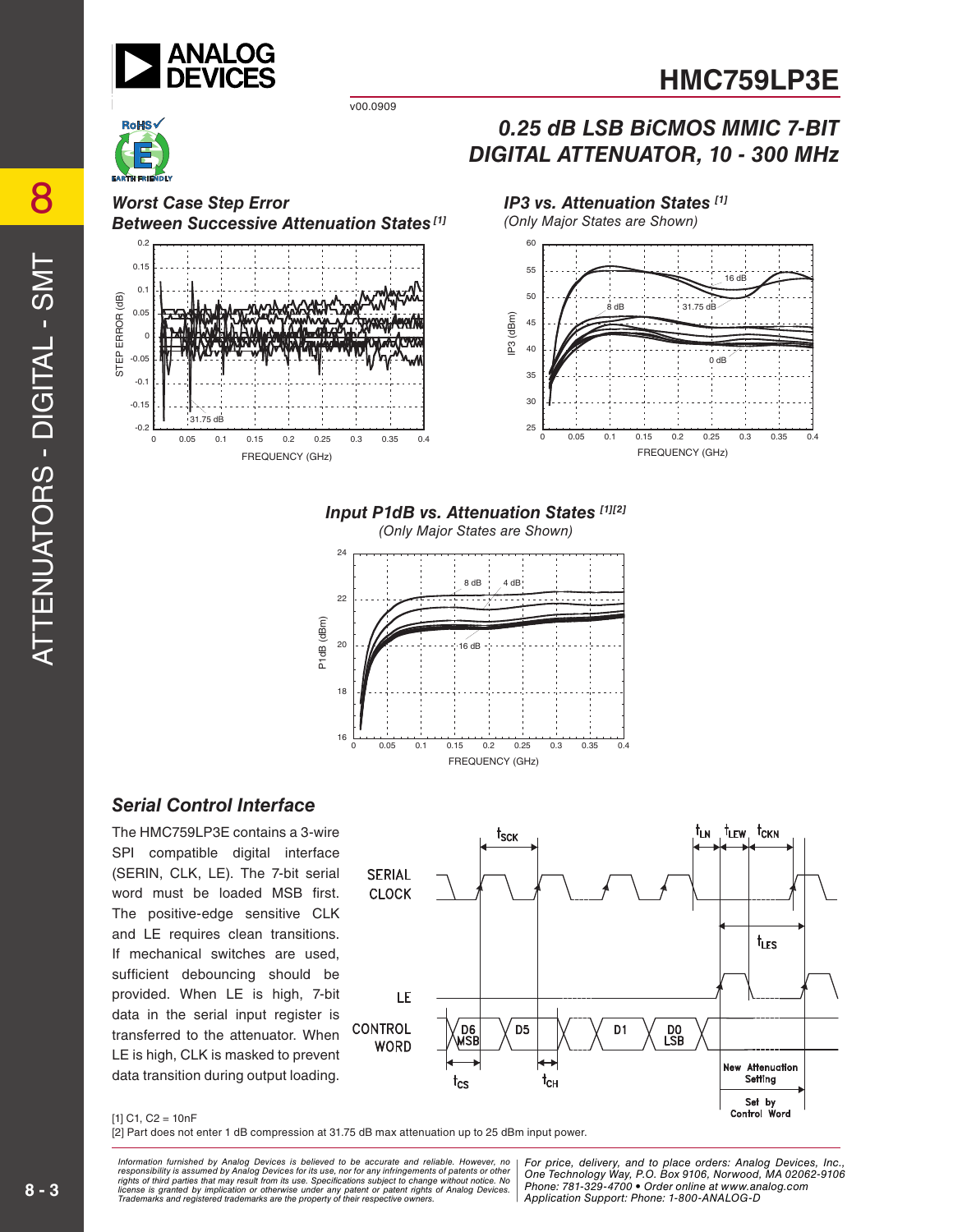

v00.0909



## *0.25 dB LSB BiCMOS MMIC 7-BIT DIGITAL ATTENUATOR, 10 - 300 MHz*

#### *Bias Voltage*

| Vdd(V) | $Idd$ (Typ.) $(\mu A)$ |
|--------|------------------------|
| 4.5    | 580                    |
| 5.0    | 650                    |
| 5.5    | 710                    |

#### *Control Voltage Table*

| <b>State</b> | $Vdd = +5V$            |  |
|--------------|------------------------|--|
| Low          | 0 to 0.8V $@$ <1 µA    |  |
| High         | 2 to 5V $@$ <1 $\mu$ A |  |

| Parameter                                        | Typ.             |
|--------------------------------------------------|------------------|
| Min. serial period, t <sub>sck</sub>             | $100$ ns         |
| Control set-up time, t <sub>cs</sub>             | 20 ns            |
| Control hold-time, t <sub>cH</sub>               | $20$ ns          |
| LE setup-time, $t_{\text{in}}$                   | 10 <sub>ns</sub> |
| Min. LE pulse width, $t_{\text{rev}}$            | 10 <sub>ns</sub> |
| Min LE pulse spacing, $t_{\text{res}}$           | 630 ns           |
| Serial clock hold-time from LE, t <sub>CKN</sub> | 10 <sub>ns</sub> |

#### *Power-Up States*

If LE is set to logic LOW at power-up, the logic state of PUP1 and PUP2 determines the power-up state of the part per PUP truth table. If the LE is kept high at power up, power up state will be indeterminate therefore is not recommended.

#### *Power-On Sequence*

The ideal power-up sequence is: GND, Vdd, digital inputs, RF inputs. The relative order of the digital inputs are not important as long as they are powered after Vdd / GND

#### *PUP Truth Table*

| LE. | PUP <sub>1</sub> | PUP <sub>2</sub> | <b>Relative Attenuation</b> |  |
|-----|------------------|------------------|-----------------------------|--|
|     |                  |                  | $-31.75$                    |  |
|     |                  |                  | $-24$                       |  |
|     |                  |                  | $-16$                       |  |
|     |                  |                  | <b>Insertion Loss</b>       |  |
|     |                  |                  | Indeterminate               |  |

#### *Truth Table*

| <b>Control Voltage Input</b> |                |                |                |                | Reference      |                |                               |
|------------------------------|----------------|----------------|----------------|----------------|----------------|----------------|-------------------------------|
| D <sub>6</sub>               | D <sub>5</sub> | D <sub>4</sub> | D <sub>3</sub> | D <sub>2</sub> | D <sub>1</sub> | D <sub>0</sub> | <b>Insertion Loss</b><br>(dB) |
| High                         | High           | High           | High           | High           | High           | High           | 0                             |
| High                         | High           | High           | High           | High           | High           | Low            | 0.25                          |
| High                         | High           | High           | High           | High           | Low            | High           | 0.5                           |
| High                         | High           | High           | High           | Low            | High           | High           |                               |
| High                         | High           | High           | Low            | High           | High           | High           | 2                             |
| High                         | High           | Low            | High           | High           | High           | High           | 4                             |
| High                         | Low            | High           | High           | High           | High           | High           | 8                             |
| Low                          | High           | High           | High           | High           | High           | High           | 16                            |
| Low                          | Low            | Low            | Low            | Low            | Low            | Low            | 31.75                         |

Any combination of the above states will provide an attenuation equal to the sum of the bits selected.

*For primation intimulated by Analog Devices is believed to be accurate and relations, represented and the place orders: And to place orders: Analog DeVices, Analog DeVices, Analog DeVices, Analog Devices, Analog Devices, Phone: Alt from its use. Specifications subject to change without notice. No***<br>cation or otherwise under any patent or patent rights of Analon Devices Phone: 781-329-4700 • Order online at w** are the property of their respective owners. **Application Support: Phone: 1-**8 *Information furnished by Analog Devices is believed to be accurate and reliable. However, no*  responsibility is assumed by Analog Devices for its use, nor for any infringements of patents or other<br>rights of third parties that may result from its use. Specifications subject to change without notice. No<br>license is gr

*For price, delivery, and to place orders: Analog Devices, Inc., One Technology Way, P.O. Box 9106, Norwood, MA 02062-9106 Phone: 781-329-4700 • Order online at www.analog.com Application Support: Phone: 1-800-ANALOG-D*

8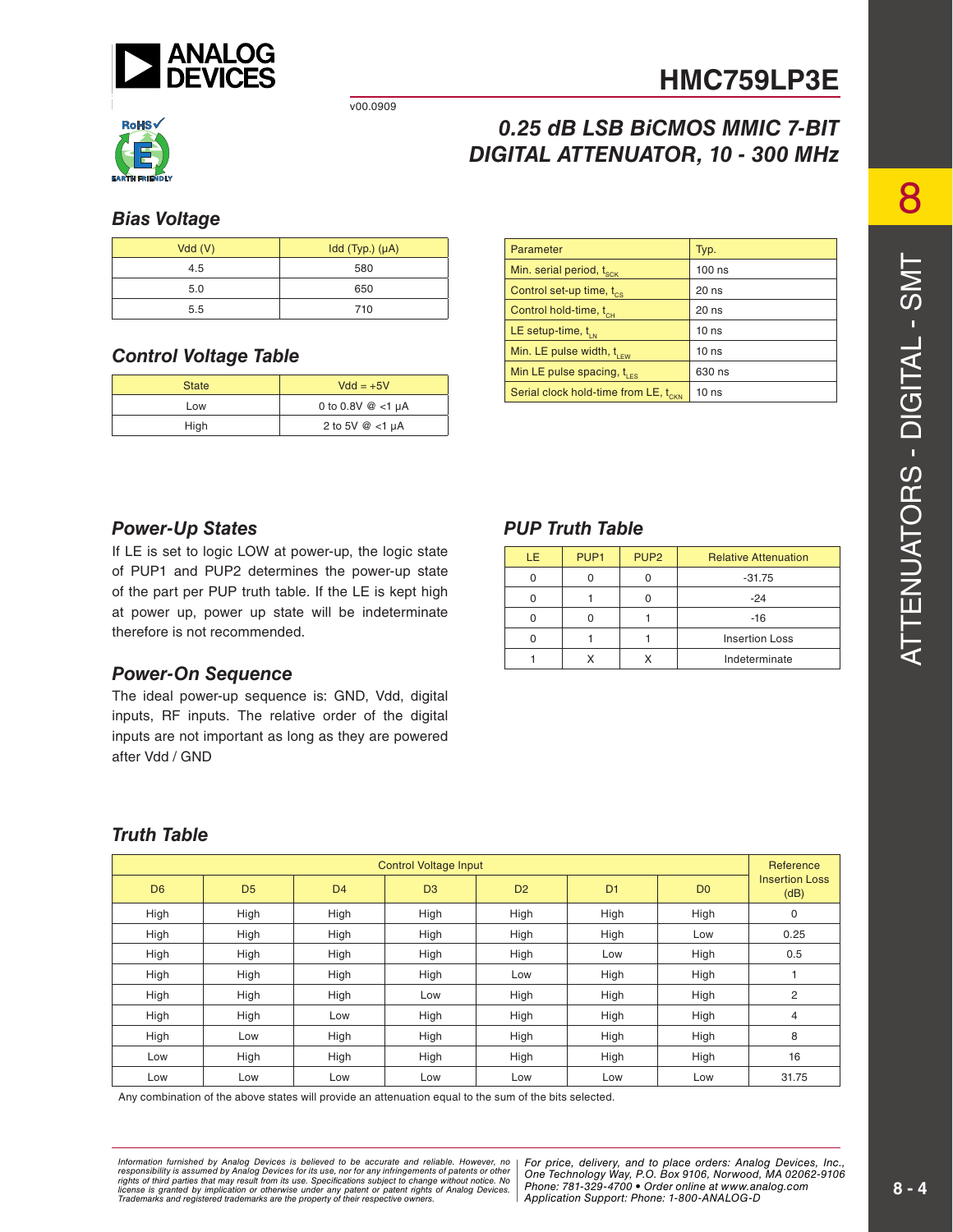

v00.0909



#### *0.25 dB LSB BiCMOS MMIC 7-BIT DIGITAL ATTENUATOR, 10 - 300 MHz*

#### *Absolute Maximum Ratings*

| RF Input Power (RF1, RF2)                                                                  | 20 dBm $(T = +85 °C)$    |
|--------------------------------------------------------------------------------------------|--------------------------|
| Digital Inputs<br>(SERIN LE, CLK, PUP1, PUP2)                                              | $-0.5$ to Vdd $+0.5V$    |
| Bias Voltage (Vdd)                                                                         | 5.6V                     |
| <b>Channel Temperature</b>                                                                 | 125 °C                   |
| Continuous Pdiss (T = $85^{\circ}$ C)<br>(derate 9.8 mW/ $\degree$ C above 85 $\degree$ C) | 0.29 W                   |
| <b>Thermal Resistance</b><br>(channel to ground paddle)                                    | 138 °C/W                 |
| <b>Storage Temperature</b>                                                                 | -65 to +150 $^{\circ}$ C |
| <b>Operating Temperature</b>                                                               | -40 to +85 $^{\circ}$ C  |
| <b>ESD Sensitivity (HBM)</b>                                                               | Class 1A                 |



#### *Outline Drawing*







NOTES:

- 1. LEADFRAME MATERIAL: COPPER ALLOY
- 2. DIMENSIONS ARE IN INCHES [MILLIMETERS]
- 3. LEAD SPACING TOLERANCE IS NON -CUMULATIVE.
- 4. PAD BURR LENGTH SHALL BE 0.15mm MAXIMUM. PAD BURR HEIGHT SHALL BE 0.05mm MAXIMUM.
- 5. PACKAGE WARP SHALL NOT EXCEED 0.05mm. 6. ALL GROUND LEADS AND GROUND PADDLE MUST BE SOLDERED TO PCB RF GROUND.
- 7. REFER TO HITTITE APPLICATION NOTE FOR SUGGESTED LAND PATTERN.

#### *Package Information*

| <b>Part Number</b> | <b>Package Body Material</b>                                      | <b>Lead Finish</b> | <b>MSL Rating</b>     | Package Marking <sup>[1]</sup> |
|--------------------|-------------------------------------------------------------------|--------------------|-----------------------|--------------------------------|
| HMC759LP3E         | <sup>1</sup> RoHS-compliant Low Stress Injection Molded Plastic I | 100% matte Sn      | $MSL1$ <sup>[2]</sup> | 759<br>XXXX                    |

[1] 4-Digit lot number XXXX

[2] Max peak reflow temperature of 260 °C

*For primation intimulated by Analog Devices is believed to be accurate and relations, represented and the place orders: And to place orders: Analog DeVices, Analog DeVices, Analog DeVices, Analog Devices, Analog Devices, Phone: Alt from its use. Specifications subject to change without notice. No***<br>cation or otherwise under any patent or patent rights of Analon Devices Phone: 781-329-4700 • Order online at w** are the property of their respective owners. **Application Support: Phone: 1-**8 *Information furnished by Analog Devices is believed to be accurate and reliable. However, no*  responsibility is assumed by Analog Devices for its use, nor for any infringements of patents or other<br>rights of third parties that may result from its use. Specifications subject to change without notice. No<br>license is gr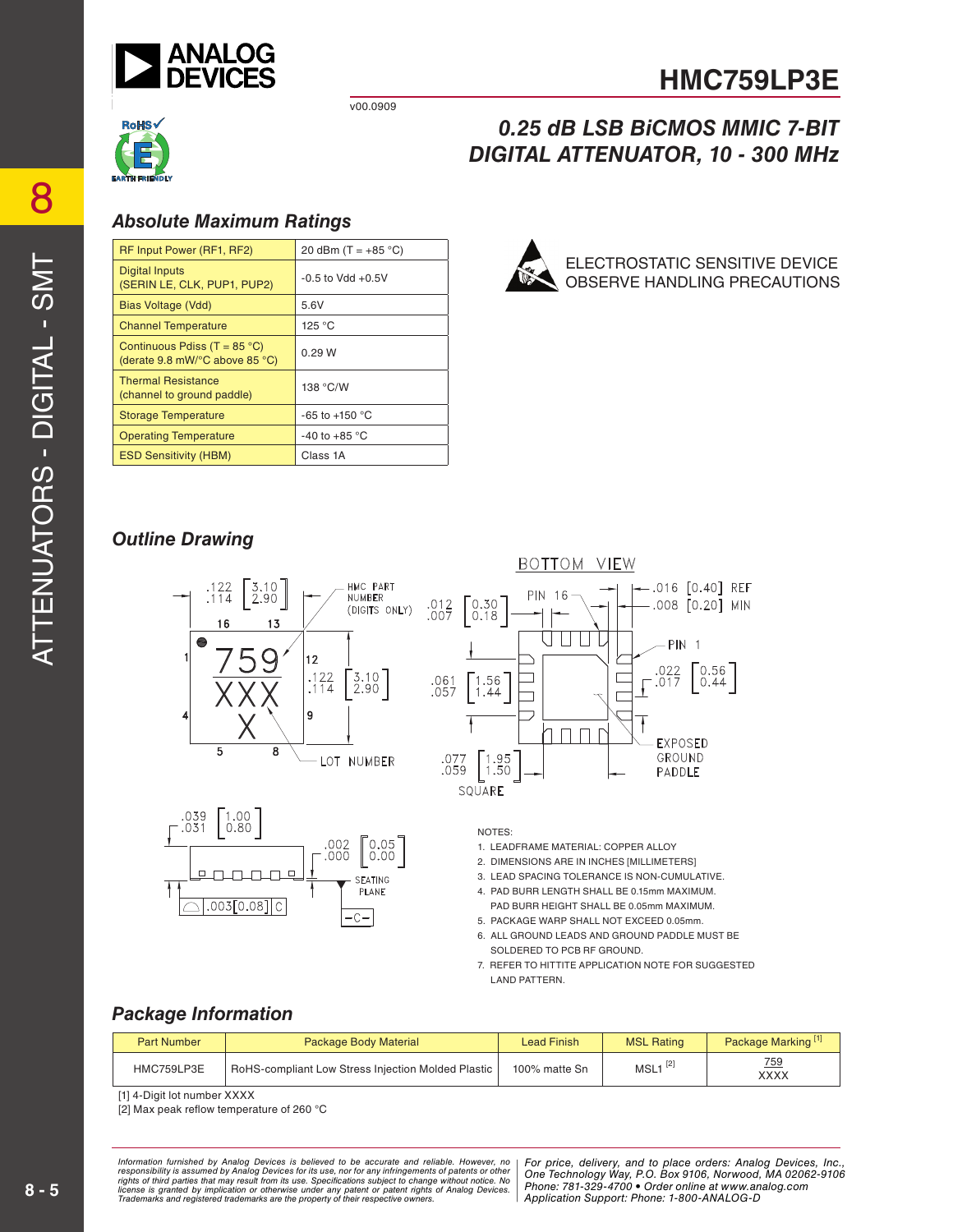

v00.0909

# RoHS√

## *0.25 dB LSB BiCMOS MMIC 7-BIT DIGITAL ATTENUATOR, 10 - 300 MHz*

#### *Pin Descriptions*

| <b>Pin Number</b> | <b>Function</b>                      | <b>Description</b>                                                                                                                          | <b>Interface Schematic</b>                    |  |
|-------------------|--------------------------------------|---------------------------------------------------------------------------------------------------------------------------------------------|-----------------------------------------------|--|
| 1                 | Vdd1                                 | This pin should be pulled high to<br>Vdd through a 39 kΩ resistor.                                                                          |                                               |  |
| 2                 | <b>SERIN</b>                         |                                                                                                                                             | Vdd19                                         |  |
| 3                 | LE                                   |                                                                                                                                             | <b>SERIN</b><br>LE<br>$CLK$ $\circ$           |  |
| 4                 | <b>CLK</b>                           | See Truth Table, Control Voltage Table<br>and Timing Diagram.                                                                               | PUP1<br>PUP <sub>2</sub>                      |  |
| 5                 | PUP1                                 |                                                                                                                                             |                                               |  |
| 6                 | PUP <sub>2</sub>                     |                                                                                                                                             |                                               |  |
| $\overline{7}$    | <b>SEROUT</b>                        | Serial input data delayed by 7 clock cycles.                                                                                                | Vdd Q<br>SEROUT<br>∩                          |  |
| 8, 13             | RF <sub>1</sub> ,<br>RF <sub>2</sub> | This pin is DC coupled and matched to<br>50 Ohms. Blocking capacitors are required.                                                         | RF1<br>RF2                                    |  |
| $9 - 12$          | $ACGO - 3$                           | External capacitors to ground are required. Place<br>these capacitors close to the package.                                                 | Vdd<br>$ACGO-3$ <sup><math>\circ</math></sup> |  |
| 14                | GND                                  | This pin and package bottom must<br>be connected to RF/DC ground.                                                                           | $Q$ GND<br>吉                                  |  |
| 15                | Vdd2                                 | Supply voltage.                                                                                                                             |                                               |  |
| 16                | N/C                                  | This pin is not connected internally; however, all data<br>shown herein was measured with this pin connected<br>to RF/DC ground externally. |                                               |  |

*For primation intimulated by Analog Devices is believed to be accurate and relations, represented and the place orders: And to place orders: Analog DeVices, Analog DeVices, Analog DeVices, Analog Devices, Analog Devices, Phone: Alt from its use. Specifications subject to change without notice. No***<br>cation or otherwise under any patent or patent rights of Analon Devices Phone: 781-329-4700 • Order online at w** are the property of their respective owners. **Application Support: Phone: 1-**8 Information furnished by Analog Devices is believed to be accurate and reliable. However, no<br>responsibility is assumed by Analog Devices for its use, nor for any infringements of patents or other<br>rights of third parties th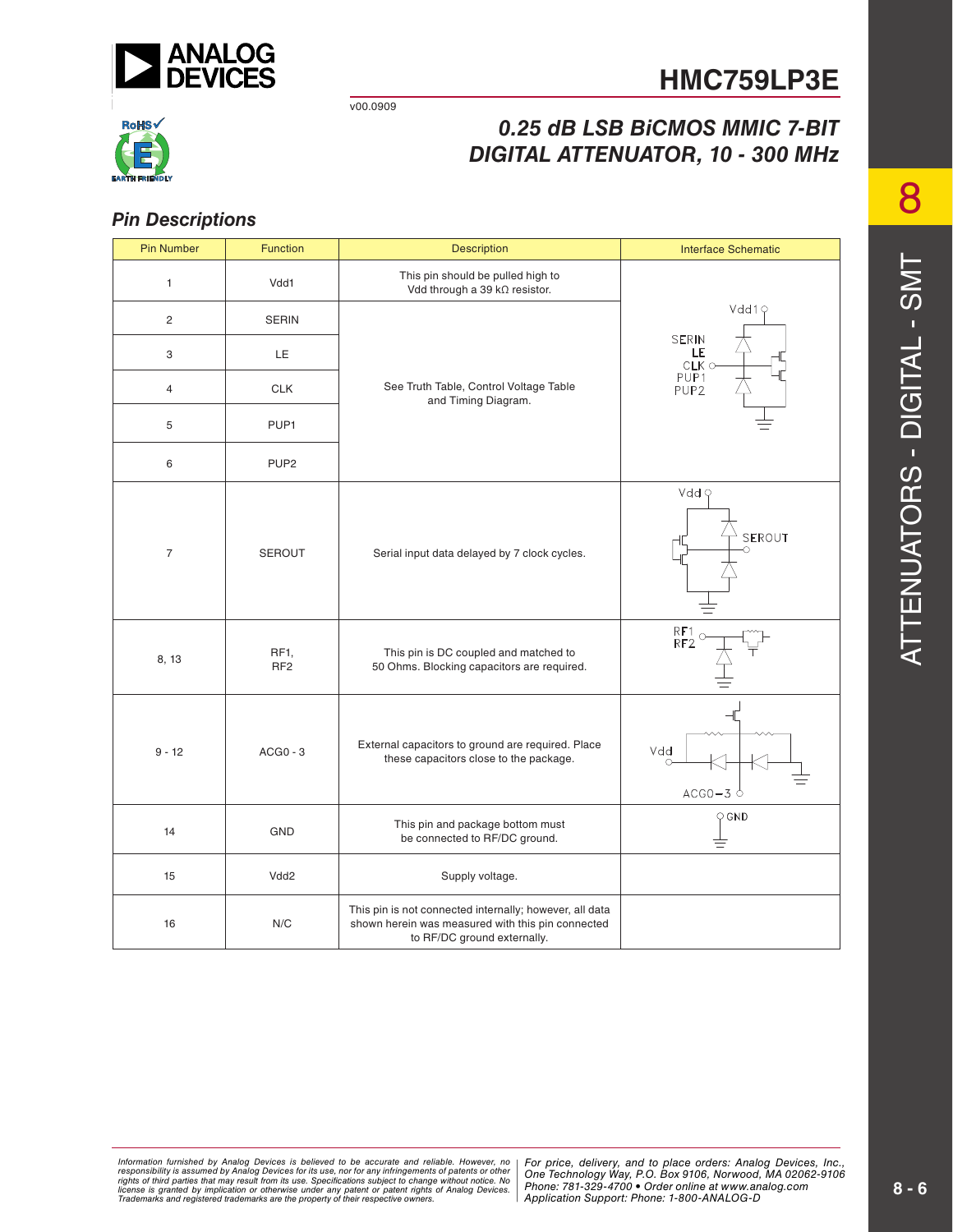

*0.25 dB LSB BiCMOS MMIC 7-BIT DIGITAL ATTENUATOR, 10 - 300 MHz*

v00.0909

# **RoHS**

#### *Application Circuit*



ormation furnished by Analog Devices is believed to be accurate and reliable. However, no | For price, delivery, and to place orders: Analog Devices, Inc.,<br>ponsibility is assumed by Analog Devices for its use, nor for any *Phone: Alt from its use. Specifications subject to change without notice. No***<br>cation or otherwise under any patent or patent rights of Analon Devices Phone: 781-329-4700 • Order online at w** are the property of their respective owners. **Application Support: Phone: 1-**8 *Information furnished by Analog Devices is believed to be accurate and reliable. However, no*  responsibility is assumed by Analog Devices for its use, nor for any infringements of patents or other<br>rights of third parties that may result from its use. Specifications subject to change without notice. No<br>license is gr